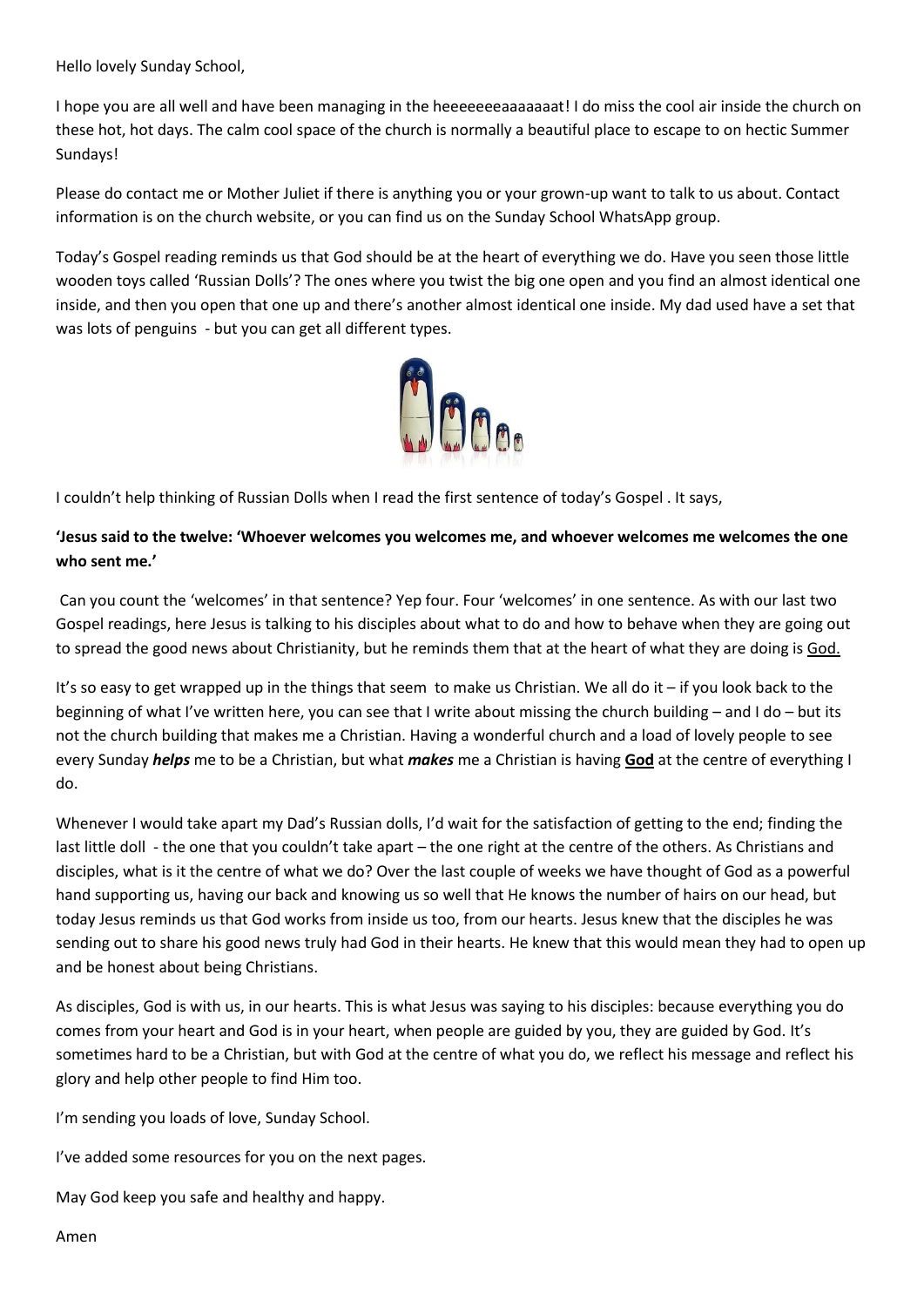A Russian doll for you to colour

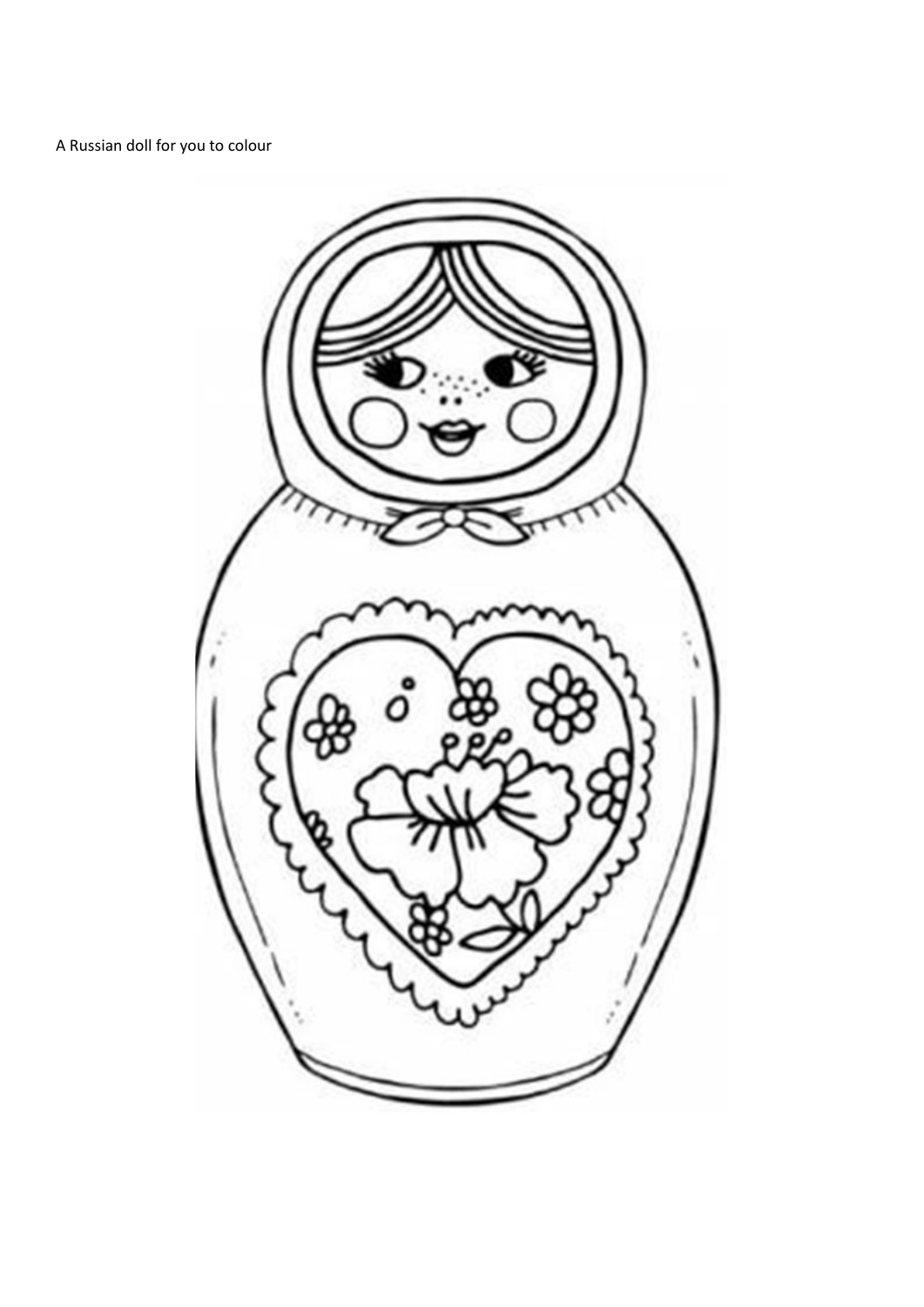

Use these hearts however you would like to. Colour them in, cut them out or write on them to share the good news about Jesus.